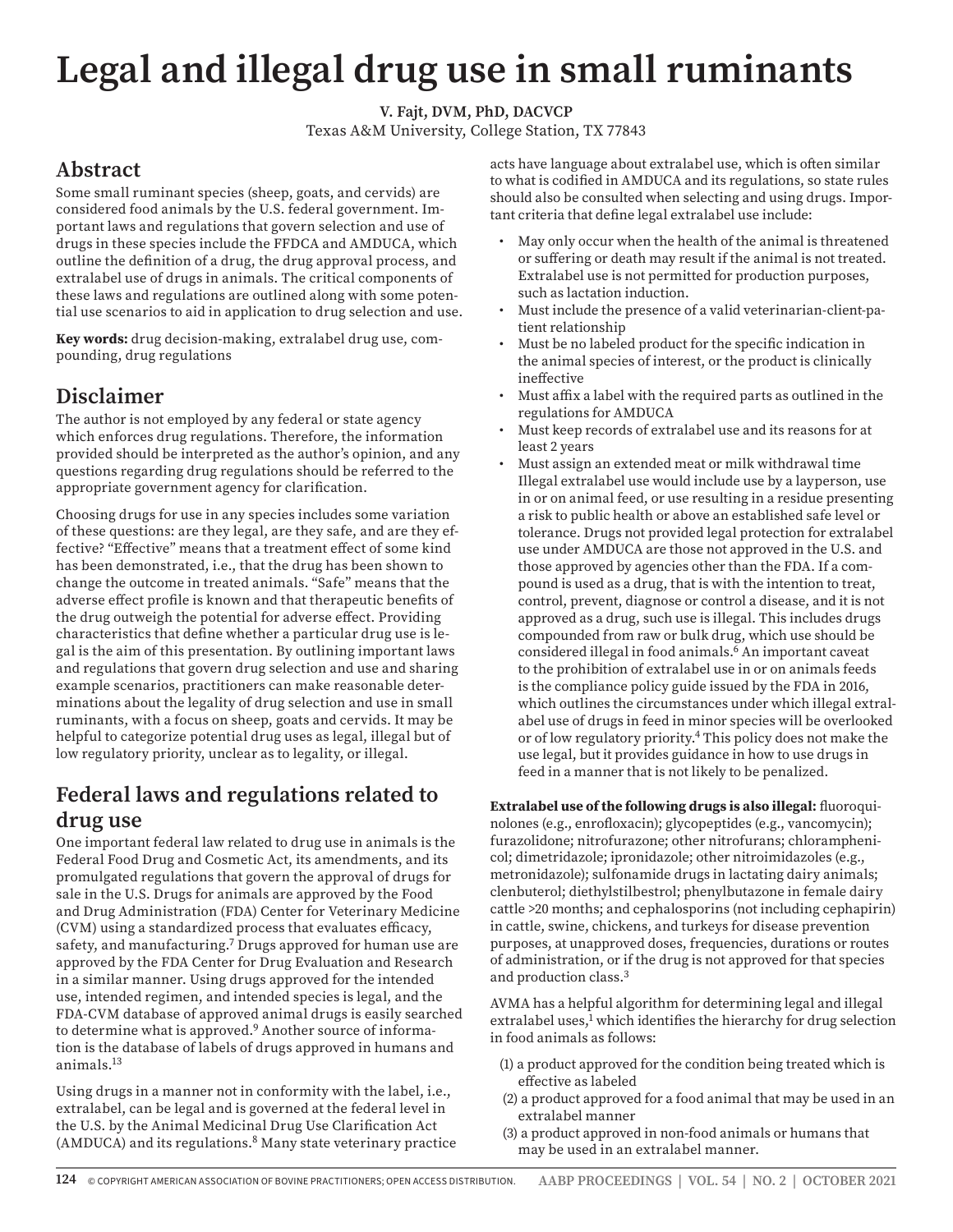If no products exist that satisfy  $(1)$ ,  $(2)$  or  $(3)$ , a compounded product may be permitted, and the compliance policy guide on compounding should be consulted.

Food animals are defined not according to the owner's intended use, but rather by the FDA and the USDA. An owner's assurance that an animal will not enter the food chain does not allow for the violation of regulations related to food producing animals. A relevant quote from FDA CVM Draft Guidance for Industry #61, Special Considerations, Incentives, and Programs to Support the Approval of New Animal Drugs for Minor Uses and for Minor Species: "For purposes of determining the food- or nonfoodproducing status of minor species, we intend to consider a minor animal species to be food-producing when some members of the species are bred, cultured, farmed, ranched, hunted, caught, trapped, or otherwise harvested for the purpose of having the animals or edible products derived from the animals commercially distributed for consumption by humans or food-producing animals in the United States. This applies to any intended use in a food-producing minor species."11 Therefore, sheep, goats and cervids should be considered food animals.

If you anticipate extralabel use, FARAD should be contacted for the most up-to-date advice on meat and milk withdrawal times.<sup>2</sup> As scientific information about the disposition of drugs changes over time, and as the ability to detect drugs at harvest changes with increased sensitivity of testing methodologies, withdrawal times change over time. Therefore, do not assume that a withdrawal time estimate from FARAD is accurate indefinitely, and contact them regularly for updates. Commonly requested withdrawal times are available on FARAD's website, and they respond quickly to online or emailed requests. In 2018, they also published about extralabel use and provided withdrawal times for common drugs.12

Changes should be anticipated in the legality of antimicrobial drugs currently available over the counter to lay people. In 2018, FDA-CVM released their goals related to antimicrobial stewardship in veterinary settings, one of which is to bring all dosage forms of medically important antimicrobial drugs under the oversight of a licensed veterinarian.<sup>5,10</sup> This means that injectable antimicrobials that are currently available for purchase by laypersons over the counter are slated to become prescription products, according to the FDA, within the next 2 years.

Application of these laws and regulations can be challenging, especially when a regulation is silent about a particular use or is difficult to interpret. Practice in applying to various scenarios may be helpful, so the following are provided for your consideration, with an interpretation of legality based solely on the author's understanding of regulations and regulatory priorities:

#### **Most likely legal**

- Ketoprofen for ovine respiratory disease
- Ceftiofur for treatment of wound infection in a ewe
- Tulathromycin for caseous lymphadenitis in sheep

#### **Legal but discouraged**

- Gentamicin (injectable) for respiratory disease in a kid
- Gentamicin (oral) for colibacillosis in a group of lambs
- Sulfachlorpyridazine for treatment of metritis in lactating does

#### **Legality uncertain**

- Tilmicosin for treatment of respiratory disease in dairy ewe
- Pediatric human-labeled trimethoprim-sulfa for *E. coli* in a neonate
- DMSO and clotrimazole combination topically for ringworm in club lambs

#### **Illegal but of low regulatory priority**

- Distilled water with baking soda and 50% dextrose for fluid therapy in neonatal lambs or kids
- Oxytetracycline feed additive at 10 mg/lb for Mycoplasma arthritis in goats

#### **Illegal**

- Metronidazole for Giardia in a lamb
- Iodophor-containing surgical scrub/DMSO for intrauterine infusion in a doe
- Intramammary aloe vera for treatment of mastitis in a lactating doe
- Intramammary colloidal silver for treatment of mastitis in a lactating doe
- Enrofloxacin for treatment of respiratory disease in ewe lamb
- Six growth promotant implants in a vasectomized ram for heat detection

### **References**

1. AVMA. AVMA Extralabel Drug Use (ELDU) Algorithm. 2021; **https://zingtree.com/deploy/tree.php?z=embed&tree\_ id=673679905**. Accessed September 22, 2021.

2. FARAD. Food Animal Residue Avoidance Databank. 2021; **http://www.farad.org/**. Accessed September 22, 2021.

3. FDA-CVM. New Animal Drugs; Cephalosporin Drugs; Extralabel Animal Drug Use; Order of Prohibition. *Federal Register* 2012;77:735-745.

4. FDA-CVM. CPG Sec. 615.115 Extralabel Use of Medicated Feeds for Minor Species. 2016. Accessed September 22, 2021.

5. FDA-CVM. Supporting Antimicrobial Stewardship in Veterinary Settings - Goals for Fiscal Years 2019-2023. 2018; **https:// www.fda.gov/media/115776/download**

6. FDA-CVM. CVM GFI #256 - Compounding Animal Drugs from Bulk Drug Substances. 2019; **https://www.fda.gov/regulatoryinformation/search-fda-guidance-documents/cvm-gfi-256 compounding-animal-drugs-bulk-drug-substances.** Accessed September 22, 2021.

7. FDA-CVM. From an Idea to the Marketplace: The Journey of an Animal Drug through the Approval Process. 2020; **https:// www.fda.gov/animal-veterinary/animal-health-literacy/ideamarketplace-journey-animal-drug-through-approval-process.** Accessed September 21, 2021.

8. FDA-CVM. 21 CFR Part 530 - Extralabel Drug Use in Animals. 2021; **https://www.ecfr.gov/current/title-21/chapter-I/ subchapter-E/part-530.** Accessed September 22, 2021.

9. FDA-CVM. Animal Drugs @ FDA. 2021; **https:// animaldrugsatfda.fda.gov/adafda/views/#/search**. Accessed September 22, 2021.